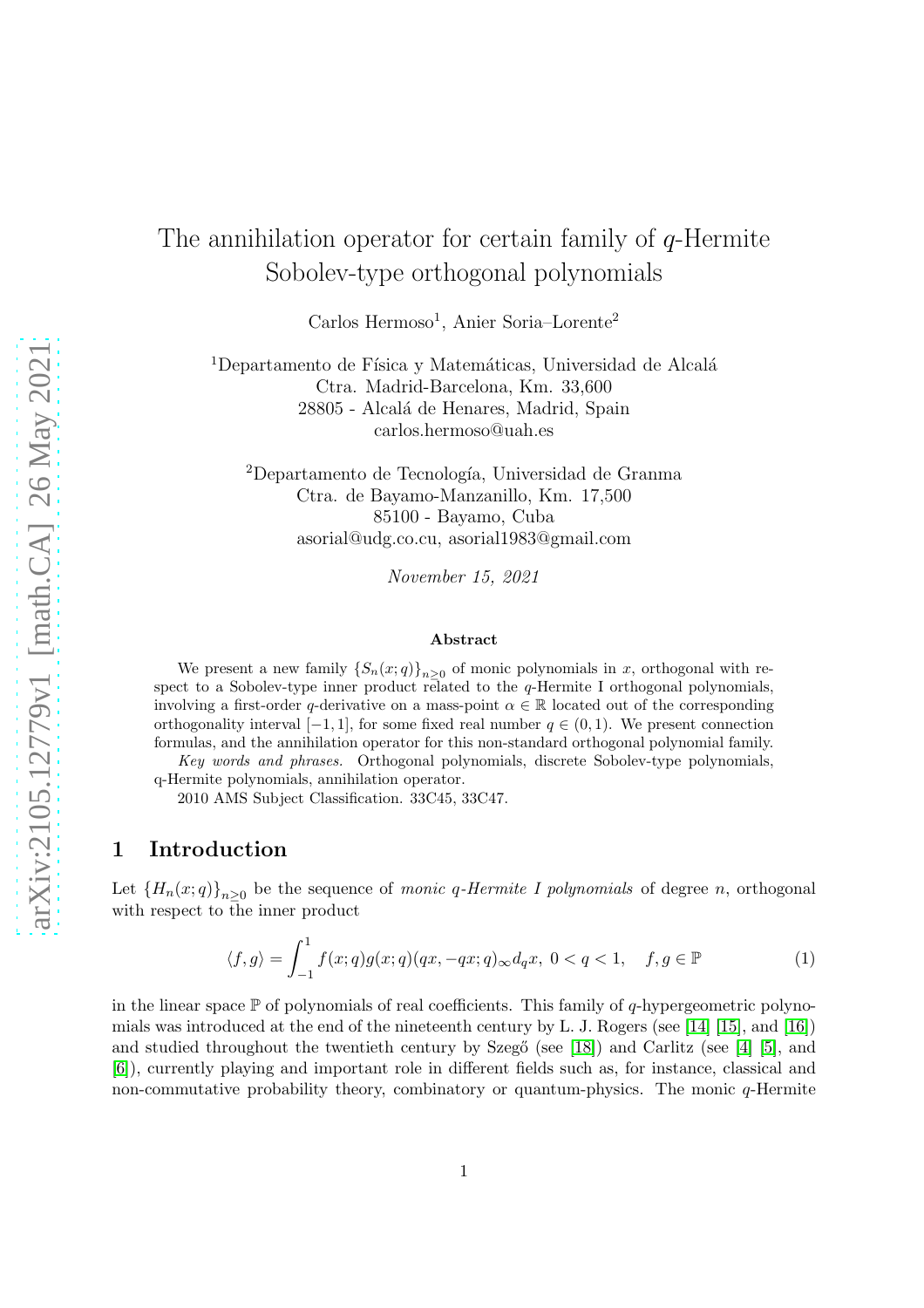#### 2 PRELIMINARIES RESULTS FROM Q-CALCULUS 2

I polynomials can be also described as the family of polynomials satisfying the orthogonality relation

$$
\int_{-1}^{1} H_m(x;q)H_n(x;q)(qx,-qx;q)_{\infty}d_qx = (1-q)(q;q)_n(q,-1,-q;q)_{\infty}q^{\binom{n}{2}}\delta_{m,n},\tag{2}
$$

where  $\delta_{m,n}$  is the well known Kronecker-delta symbol (see [\[3\]](#page-10-3)).  $\{H_n(x;q)\}_{n\geq 0}$  form a system of polynomials, orthogonal with respect to the measure  $(qx, -qx; q)_{\infty}d_qx$ , where  $q \in \mathbb{R}$  stands for its unique fixed parameter, for which we assume that  $0 < q < 1$ . This last condition means that they belong to the class of orthogonal polynomial solutions of certain second order q-difference equations, known in the literature as the Hahn class (see [\[12\]](#page-10-4) and [\[13\]](#page-10-5)). It is also important to highlight that, for  $q = 1$  one recovers the classical Hermite polynomials and, for  $q = 0$  one recovers a re-scaled version of the Chebyshev polynomials of the second kind.

On the other hand, the introduction of derivatives or  $q$ -derivatives acting on orthogonal polynomials constitutes a powerful tool to obtain new families of orthogonal polynomials. The polynomials resulting under the action of the  $q$ -derivatives on the  $q$ -Hermite family, as well as their orthogonality properties, have recently been studied (see [\[1\]](#page-10-6)). Furthermore,  $q$ -derivatives can also appear involved in the discrete part of the measure, thus modifying the continuous part and giving rise to Sobolev-type perturbations of the q-Hermite I polynomials. For a recent and comprehensive study on general discrete Sobolev orthogonal polynomials including difference operators see [\[11\]](#page-10-7).

In this contribution, we inquired on the following Sobolev-type modification

<span id="page-1-0"></span>
$$
\langle f, g \rangle_{\lambda} = \int_{-1}^{1} f(x; q) g(x; q) (qx, -qx; q)_{\infty} d_q x + \lambda (\mathscr{D}_q f)(\alpha; q) (\mathscr{D}_q g)(\alpha; q)
$$
(3)

of [\(1\)](#page-0-0), where  $\alpha \in \mathbb{R} \setminus [-1,1], \lambda \in \mathbb{R}^+$  and  $\mathscr{D}_q$  denotes the q-derivative operator, as will be defined below. In the sequel, we will denote by  $\left\{S_n(x;q)\right\}_{n\geq 0}$  the sequence of monic polynomials orthogonal with respect to [\(3\)](#page-1-0).

The perturbation above, induced by discrete measures with a single mass-point and firstorder q-derivatives, addresses a first step in the analysis of the Sobolev-type modifications involving  $q$ -derivatives. Thus, the main goal of the paper will be to study this type of perturbations by providing the q-Hermite I-Sobolev-type polynomials  $S_n(x; q)$ , and to establish some interesting results concerning this family. We will assume here that the discrete mass  $\lambda$  is located at a point  $\alpha$  outside the support  $[-1, 1]$  of the q-discrete measure  $(qx, -qx; q)_{\infty}d_qx$ .

The structure of the manuscript is as follows. In Section [2](#page-1-1) we summarize few preliminaries of the q-calculus which will be useful throughout the manuscript. In Section [3](#page-3-0) we obtain a structure relation for the q-derivatives of  $S_n(x; q)$ . In Section [4](#page-5-0) we provide connection formulas between orthogonal polynomials of q-Hermite I and q-Hermite Sobolev-type families. Finally, in Section [5](#page-9-0) we obtain an explicit expression for the annihilation operator for the family  $S_n(x; q)_n \geq 0$ , in the same fashion as in [\[7\]](#page-10-8) and [\[8\]](#page-10-9).

### <span id="page-1-1"></span>2 Preliminaries results from q-calculus

In this section, we summarize few concepts and definitions from q-calculus, which will be needed in the sequel.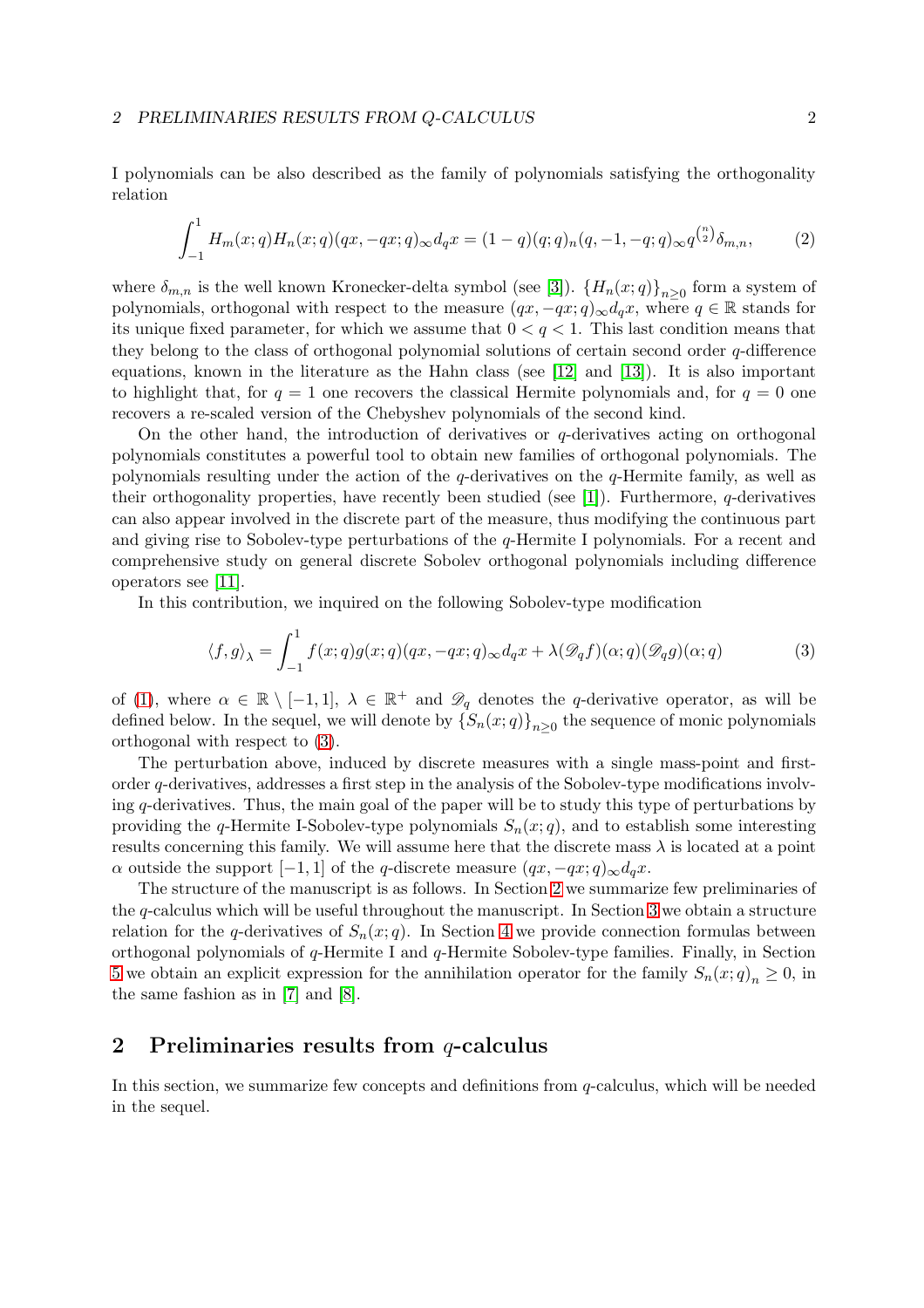#### 2 PRELIMINARIES RESULTS FROM Q-CALCULUS 3

The q-number  $[n]_q$ , is defined by [\[13\]](#page-10-5)

$$
[n]_q = \begin{cases} 0, & \text{if } n = 0, \\ \frac{1 - q^n}{1 - q} = \sum_{0 \le k \le n-1} q^k, & \text{if } n \ge 1. \end{cases}
$$

A  $q$ -analogue of the factorial of  $n$  is given by

$$
[n]_q! = \begin{cases} 1, & \text{if } n = 0, \\ [n]_q [n-1]_q \cdots [2]_q [1]_q, & \text{if } n \ge 1. \end{cases}
$$

Similarly, a q-analogue of the Pochhammer symbol, or shifted factorial, [\[13\]](#page-10-5) is defined by

$$
(a;q)_n = \begin{cases} 1, & \text{if } n = 0, \\ & \\ \prod_{0 \le j \le n-1} (1 - aq^j), & \text{if } n \ge 1, \\ & \\ (a;q)_{\infty} = \prod_{j \ge 0} (1 - aq^j), & \text{if } n = \infty \text{ and } |a| < 1. \end{cases}
$$

Moreover, we will use the following notation

$$
(a_1,\ldots,a_r;q)_k=\prod_{1\leq j\leq r}(a_j;q)_k.
$$

The  $q$ -falling factorial (see [\[2\]](#page-10-10)) is defined by

$$
[s]_q^{(n)} = \frac{(q^{-s};q)_n}{(q-1)^n} q^{ns - {n \choose 2}}, \quad n \ge 1.
$$

The  $q$ -binomial coefficient is given by (see [\[13\]](#page-10-5))

$$
\begin{bmatrix} k \\ n \end{bmatrix}_q = \frac{(q;q)_n}{(q;q)_k (q;q)_{n-k}} = \frac{[n]_q!}{[k]_q! [n-k]_q!} = \begin{bmatrix} k \\ n-k \end{bmatrix}_q, \quad k = 0, 1, \dots, n,
$$

where  $n$  denotes a nonnegative integer.

The Jackson-Hahn-Cigler q-subtraction (see, for example [\[9\]](#page-10-11) or [\[10,](#page-10-12) Def. 6]) and the references given there)

$$
(x \boxminus_q y)^n = \prod_{0 \le j \le n-1} (x - yq^j) = x^n (y/x; q)_n = \sum_{0 \le k \le n} \begin{bmatrix} k \\ n \end{bmatrix}_q q^{\binom{k}{2}} (-y)^k x^{n-k}.
$$

The  $q$ -derivative [\[13\]](#page-10-5) or the Euler–Jackson  $q$ -difference operator

$$
(\mathscr{D}_q f)(z) = \begin{cases} \frac{f(qz) - f(z)}{(q-1)z}, & \text{if } z \neq 0, \ q \neq 1, \\ f'(z), & \text{if } z = 0, \ q = 1, \end{cases}
$$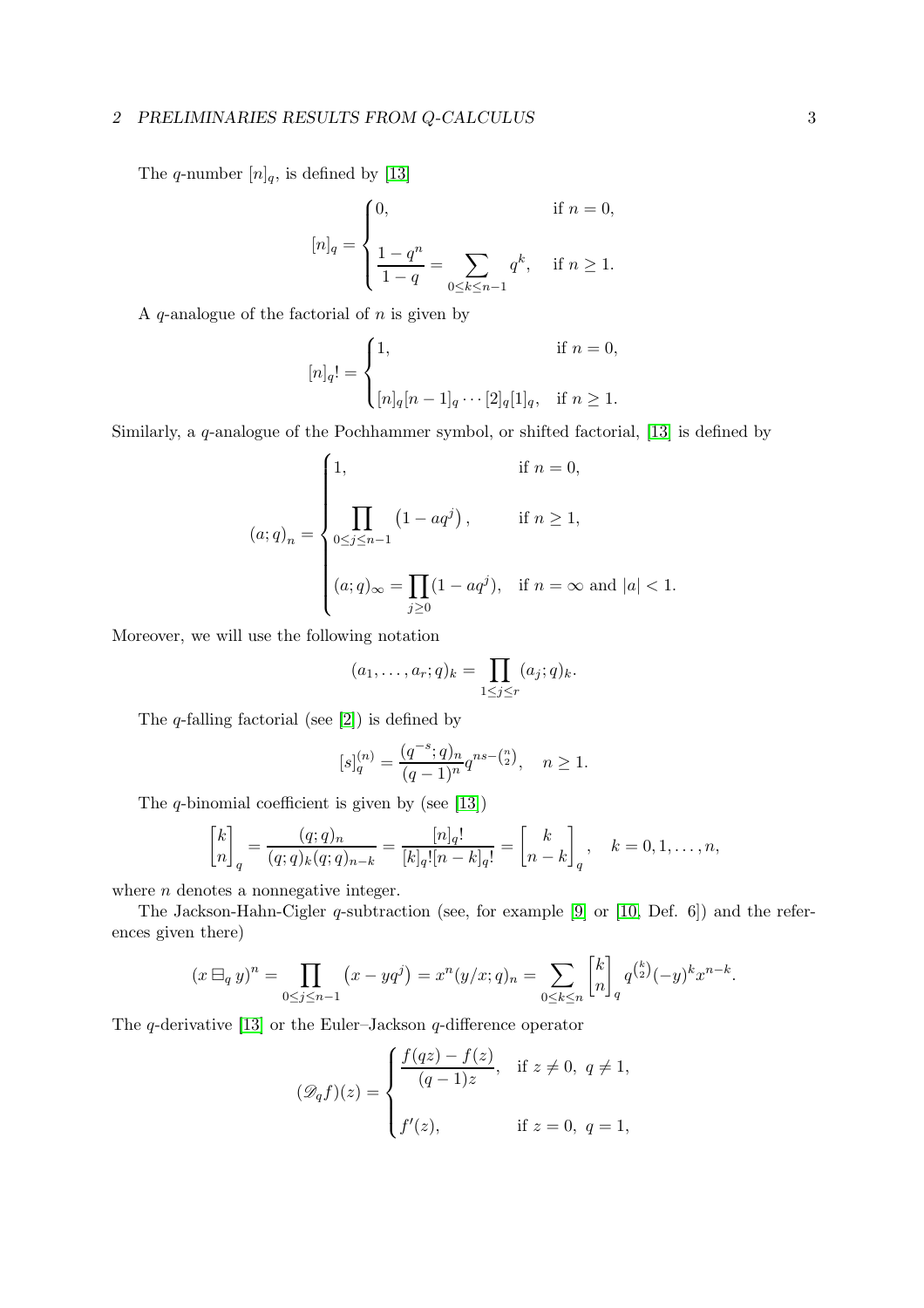where  $\mathscr{D}_{q}^{0} f = f$ ,  $\mathscr{D}_{q}^{n} f = \mathscr{D}_{q}(\mathscr{D}_{q}^{n-1} f)$ , with  $n \geq 1$ , and  $\lim_{q \to 1} \mathcal{D}_q f(z) = f'(z).$ 

Furthermore, one has the following properties

$$
\mathscr{D}_q[f(\gamma z)] = \gamma(\mathscr{D}_q f)(\gamma z), \quad \forall \ \gamma \in \mathbb{C}, \tag{4}
$$

<span id="page-3-2"></span>
$$
\mathscr{D}_q f(z) = \mathscr{D}_{q^{-1}} f(qz) \Leftrightarrow \mathscr{D}_{q^{-1}} f(z) = \mathscr{D}_q f(q^{-1}z),\tag{5}
$$

<span id="page-3-1"></span>
$$
\mathcal{D}_q[f(z)g(z)] = f(qz)\mathcal{D}_qg(z) + g(z)\mathcal{D}_qf(z)
$$
  
=  $f(z)\mathcal{D}_qg(z) + g(qz)\mathcal{D}_qf(z),$  (6)

and the following interesting property

$$
\mathscr{D}_{q^{-1}}(\mathscr{D}_q f)(z) = q \mathscr{D}_q(\mathscr{D}_{q^{-1}} f)(z),\tag{7}
$$

The q-Taylor formula (see [\[17,](#page-11-4) Th. 6.3]), with the Cauchy remainder term, which is defined by

$$
f(x) = \sum_{k=0}^{n} \frac{(\mathcal{D}_q^k f)(a)}{[k]_q!} (x \boxminus_q a)^k + \frac{1}{[n]_q!} \int_a^x (\mathcal{D}_q^{n+1} f)(t) \cdot (x \boxminus_q qt)^n d_qt.
$$

The Jackson  $q$ -integral is given by

$$
\int_0^z f(x)d_qx = (1-q)z \sum_{k=0}^\infty q^k f(q^k z),
$$

which in a generic interval  $[a, b]$  is given by

$$
\int_{a}^{b} f(x)d_{q}x = \int_{0}^{b} f(x)d_{q}x - \int_{0}^{a} f(x)d_{q}x.
$$

# <span id="page-3-0"></span>3 q-Hermite I orthogonal polynomials

After the above q-calculus introduction, we continue by giving several aspects and properties of the q-Hermite I polynomials  $\{H_n(x; q)\}_{n\geq 0}$ .

The monic  $q$ -Hermite I polynomials can be given by means of their generating function:

$$
\sum_{n=0}^{\infty} H_n(x;q) \frac{t^n}{(q;q)_n} = \prod_{n=0}^{\infty} \frac{1}{1 - 2xtq^n + t^2q^{2n}}.
$$

We also have the following classic and well-known results in the literature for this family of polynomials:

**Proposition 1** Let  ${H_n(x;q)}_{n>0}$  be the sequence of q-Hermite I polynomials of degree n. Then next statements hold.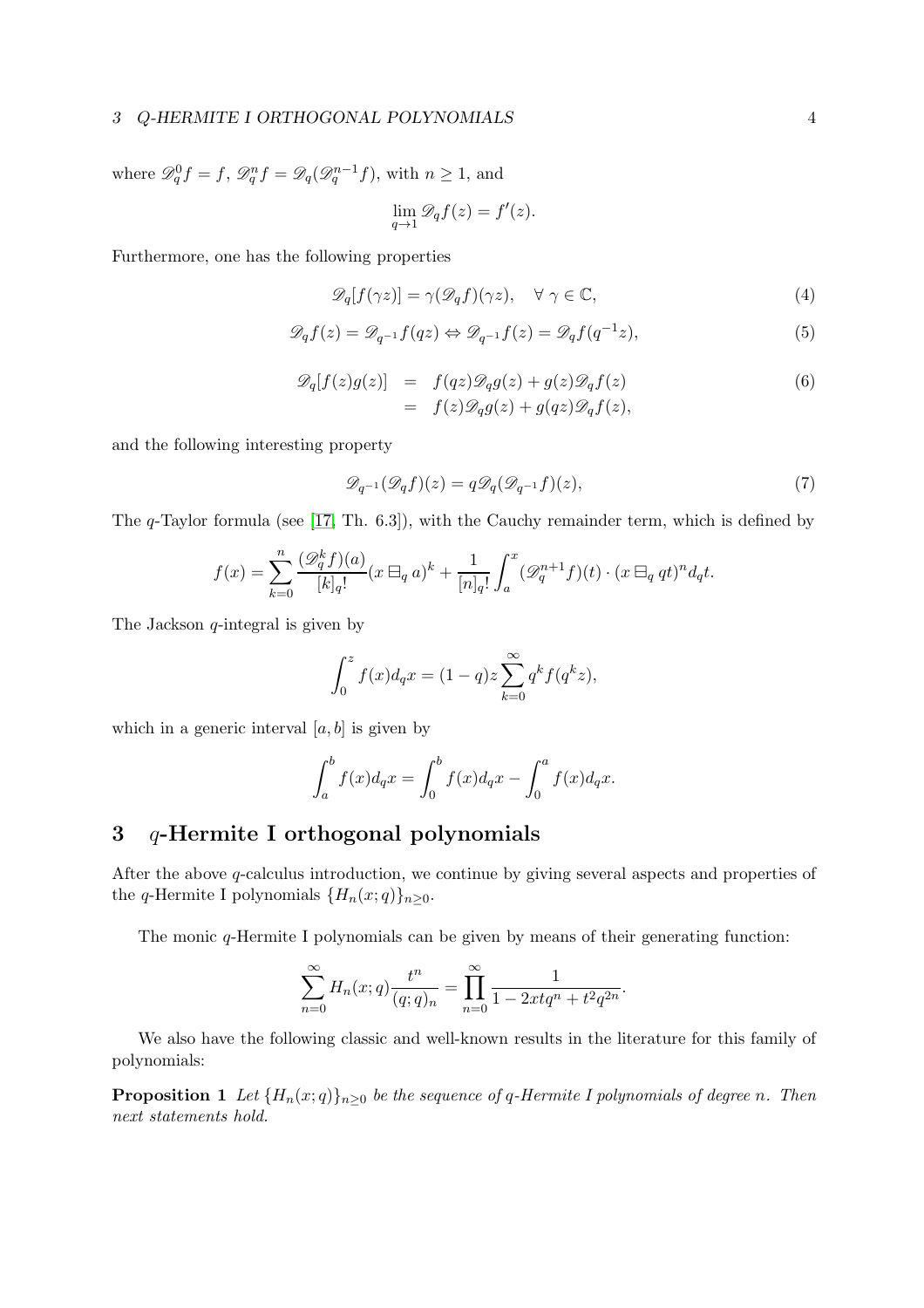#### 3 Q-HERMITE I ORTHOGONAL POLYNOMIALS 5

1. The recurrence relation [\[13\]](#page-10-5)

<span id="page-4-1"></span>
$$
xH_n(x;q) = H_{n+1}(x;q) + \gamma_n H_{n-1}(x;q),\tag{8}
$$

with initial conditions  $H_{-1}(x;q) = 0$  and  $H_0(x;q) = 1$ . Here,  $\gamma_n = q^{n-1}(1-q^n)$ .

2. Squared norm [\[13\]](#page-10-5). For every  $n \in \mathbb{N}$ ,

$$
||H_n||^2 = (1-q)(q;q)_n(q,-1,-q;q)_{\infty} q^{\binom{n}{2}}.
$$

3. Forward shift operator [\[13\]](#page-10-5)

<span id="page-4-0"></span>
$$
\mathscr{D}_q^k H_n(x;q) = [n]_q^{(k)} H_{n-k}(x;q),\tag{9}
$$

where

$$
[n]_q^{(k)} = \frac{(q^{-n}; q)_k}{(q-1)^k} q^{kn - {k \choose 2}},
$$

denote the q-falling factorial [\[2\]](#page-10-10). Observe that  $[n]_q^{(1)} = [n]_q$ .

4. Second-order q-difference equation [\[13\]](#page-10-5)

$$
\sigma(x)\mathscr{D}_q\mathscr{D}_{q^{-1}}H_n(x;q)+\tau(x)\mathscr{D}_qH_n(x;q)+\lambda_{n,q}H_n(x;q)=0,
$$
  
where  $\sigma(x)=x^2-1$ ,  $\tau(x)=(1-q)^{-1}x$  and  $\lambda_{n,q}=[n]_q([1-n]_q\sigma''/2-\tau').$ 

A Christoffel-Darboux formula for this family can also be established:

**Proposition 2 (Christoffel-Darboux formula)** Let  $\{H_n(x; q)\}_{n\geq 0}$  be the sequence of q-Hermite I polynomials. If we denote the n-th reproducing kernel by

$$
K_{n,q}(x,y) = \sum_{k=0}^{n} \frac{H_k(x;q)H_k(y;q)}{||H_k||^2}.
$$

Then, for all  $n \in \mathbb{N}$ , it holds that

$$
K_{n,q}(x,y) = \frac{H_{n+1}(x;q)H_n(y;q) - H_{n+1}(y;q)H_n(x;q)}{(x-y)\,||H_n||^2}.
$$
\n(10)

Concerning the partial q-derivatives of  $K_{n,q}(x, y)$ , we use the following notation

$$
K_{n,q}^{(i,j)}(x,y) = \mathcal{D}_{q,y}^{j}(\mathcal{D}_{q,x}^{i}K_{n,q}(x,y))
$$
  
= 
$$
\sum_{k=0}^{n} \frac{\mathcal{D}_{q}^{i}H_{k}(x;q)\mathcal{D}_{q}^{j}H_{k}(y;q)}{||H_{k}||^{2}}.
$$

<span id="page-4-2"></span>In order to establish connection formulas between the polynomials of  $\{S_n(x; q)\}_{n\geq 0}$  and the polynomials of  $\{H_n(x; q)\}_{n\geq 0}$ , we first need to relate the first-order partial derivatives of the kernel polynomials of  $\{H_n(x; q)\}\$ <sub>n</sub> $>0$  to the polynomials of this family. The next result is, in fact, a connection formula between the partial  $q$ -derivative with respect to one variable of the kernel polynomials and the polynomials of  ${H_n(x;q)}_{n\geq 0}$ . The proof is quite involved, and follows from the techniques recently presented in [\[8\]](#page-10-9) .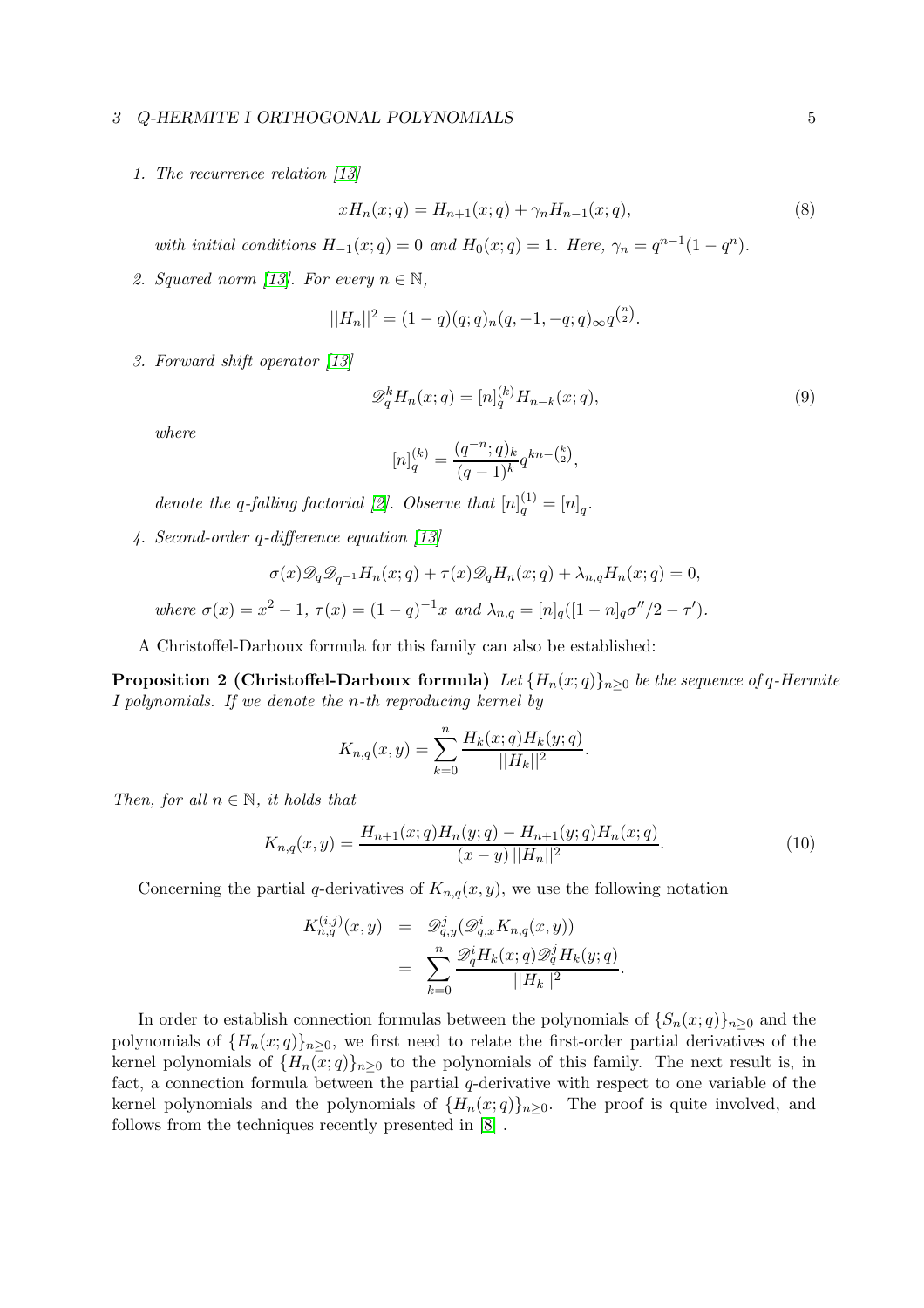**Proposition 3** Let  $\{H_n(x; q)\}_{n\geq 0}$  be the sequence of q-Hermite I polynomials of degree n. Then following statements hold, for all  $n \in \mathbb{N}$ ,

<span id="page-5-1"></span>
$$
K_{n-1,q}^{(0,1)}(x,y) = \mathcal{A}_n^{(1)}(x,y)H_n(x;q) + \mathcal{B}_n^{(1)}(x,y)H_{n-1}(x;q),
$$
\n(11)

where

$$
\mathcal{A}_n^{(1)}(x,y) = \frac{\left[1\right]_q!}{\left||H_{n-1}||^2 (x \boxminus_q y)^2 \sum_{k=0}^1 \frac{\mathscr{D}_q^k H_{n-1}(y;q)}{\left[k\right]_q!} (x \boxminus_q y)^k = \frac{1}{\left||H_{n-1}||^2 (x \boxminus_q y)^2} \left(H_{n-1}(y;q) + \mathscr{D}_q H_{n-1}(y;q)(x \boxminus_q y)\right),\right.
$$

and

$$
\mathcal{B}_n^{(1)}(x,y) = -\frac{[j]_1!}{||H_{n-1}||^2 (x \boxminus_q y)^2} \sum_{k=0}^1 \frac{\mathscr{D}_q^k H_n(y;q)}{[k]_q!} (x \boxminus_q y)^k =
$$
  

$$
-\frac{1}{||H_{n-1}||^2 (x \boxminus_q y)^2} (x \boxminus_q y)^2 (H_n(y;q) + \mathscr{D}_q H_n(y;q)(x \boxminus_q y)).
$$

Furthermore, we can state a connection formula between the partial q-derivatives with respect to both variables x, y of the kernel polynomials, and the polynomials of  $\{H_n(x; q)\}_{n>0}$ :

**Proposition 4** Let  $\{H_n(x; q)\}_{n\geq 0}$  be the sequence of q-Hermite I polynomials of degree n. Then following statement holds, for all  $n \in \mathbb{N}$ ,

<span id="page-5-2"></span>
$$
K_{n-1,q}^{(1,1)}(x,y) = C_{1,n}(x,y)H_n(x;q) + \mathcal{D}_{1,n}(x,y)H_{n-1}(x;q), \qquad (12)
$$

where

<span id="page-5-3"></span>
$$
\mathcal{C}_{1,n}(x,y) = \mathscr{D}_q \mathcal{A}_n^{(1)}(x,y) - [n-1]_q \gamma_{n-1}^{-1} \mathcal{B}_n^{(1)}(qx,y)
$$

and

$$
\mathcal{D}_{1,n}(x,y) = [n]_q \mathcal{A}_n^{(1)}(qx,y) + [n-1]_q \gamma_{n-1}^{-1} x \mathcal{B}_n^{(1)}(qx,y) + \mathcal{D}_q \mathcal{B}_n^{(1)}(x,y).
$$

**Proof.** Applying the q-derivative operator  $\mathscr{D}_q$  to [\(11\)](#page-5-1), together with the property [\(6\)](#page-3-1), we have

$$
K_{n-1,q}^{(1,1)}(x,y) = \mathcal{A}_n^{(1)}(qx)\mathscr{D}_q H_n(x;q) + H_n(x;q)\mathscr{D}_q \mathcal{A}_n^{(1)}(x) + \mathcal{B}_n^{(1)}(qx)\mathscr{D}_q H_{n-1}(x;q) + H_{n-1}(x;q)\mathscr{D}_q \mathcal{B}_n^{(1)}(x).
$$

Using [\(9\)](#page-4-0) and [\(8\)](#page-4-1) we easily deduce [\(12\)](#page-5-2), and the proof is complete.  $\blacksquare$ 

# <span id="page-5-0"></span>4 Connection formulas

In the Introduction, we have presented the  $q$ -Hermite I-Sobolev type orthogonal polynomials  ${S_n(x;q)}_{n\geq 0}$ , which are orthogonal with respect to Sobolev-type inner product

$$
\langle f, g \rangle_{\lambda} = \int_{-1}^{1} f(x; q) g(x; q) (qx, -qx; q)_{\infty} d_q x + \lambda(\mathscr{D}_q f)(\alpha; q) (\mathscr{D}_q g)(\alpha; q),
$$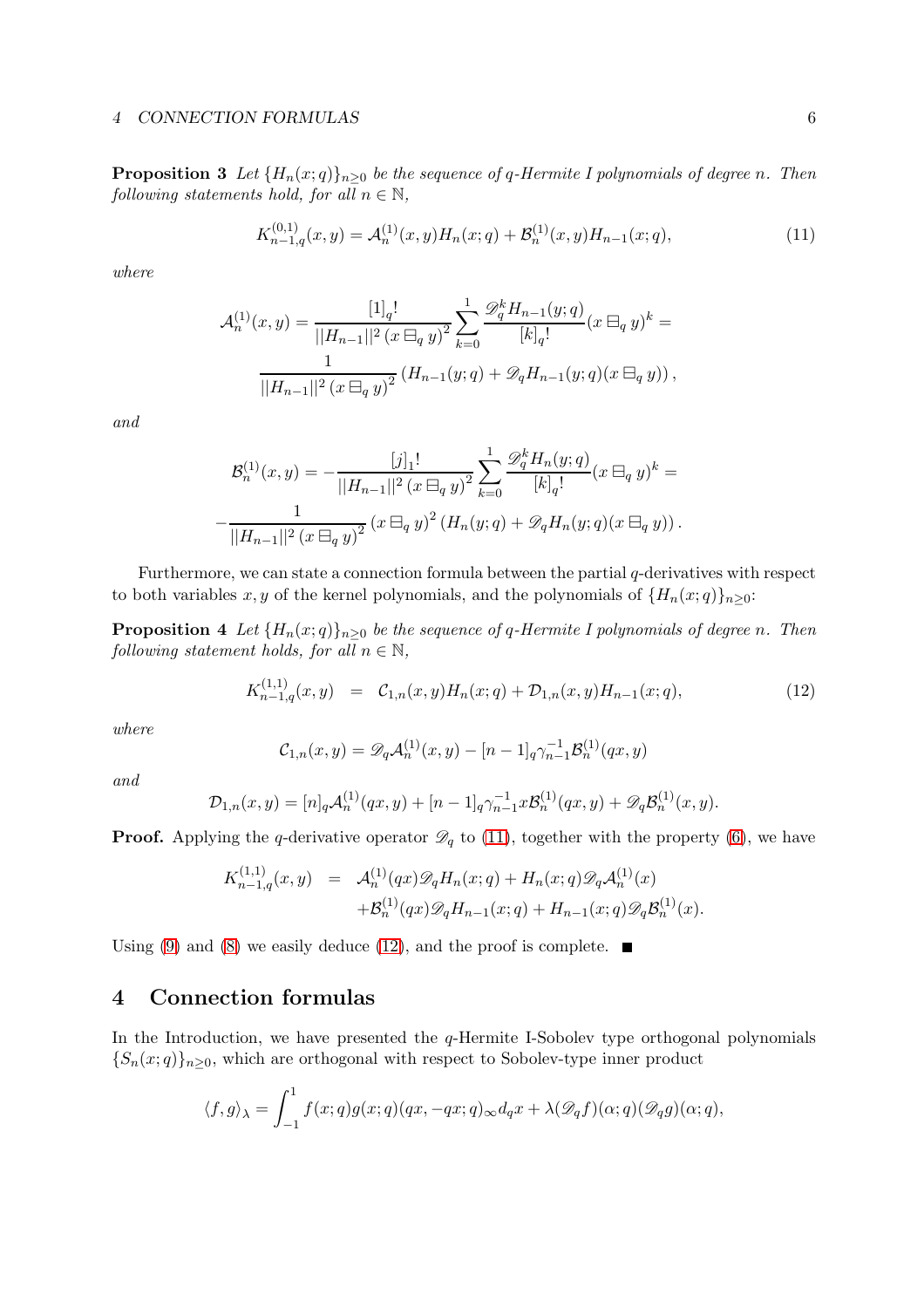where  $\alpha \in \mathbb{R} \setminus [-1,1], \lambda \in \mathbb{R}^+$  and  $j \in \mathbb{N}$ . Now, in this Section, we will express these q-Hermite I-Sobolev type orthogonal polynomials  ${S_n(x;q)_{n>0}}$  in terms of the q-Hermite polynomials  ${H_n(x;q)}_{n>0}$ , the kernel polynomials and their corresponding derivatives. The main idea behind the identities presented here, is that of expressing the new polynomials in terms of another with well-established properties, to infer, from these, those of the first one. As a consequence, we will obtain connection formulas between the polynomials of  ${S_n(x;q)}_{n>0}$  and  ${H_n(x;q)}_{n>0}$ , as well as between the first-order q-derivatives of the polynomials of this new family and the polynomials of the old one.

We begin by relating the  $q$ -Hermite I-Sobolev type polynomials and their  $q$ -derivatives to the q-Hermite polynomials and the kernel polynomials:

**Proposition 5** Let  $\{S_n(x; q)\}\$ <sub>n</sub> $>0$  be the sequence of q-Hermite I-Sobolev type orthogonal polynomials of degree n. Then, following statements hold,

<span id="page-6-0"></span>
$$
S_n(x;q) = H_n(x;q) - \lambda \frac{[n]_q^{(1)} H_{n-1}(\alpha;q)}{1 + \lambda K_{n-1,q}^{(1,1)}(\alpha,\alpha)} K_{n-1,q}^{(0,1)}(x,\alpha).
$$
 (13)

Proof. Taking into account the Fourier expansion

$$
S_n(x;q) = H_n(x;q) + \sum_{0 \le k \le n-1} a_{n,k} H_k(x;q).
$$

Next, from [\(5\)](#page-3-2) and considering the orthogonality properties of  $H_n(x; q)$ , the coefficients in the previous expansion are given by

$$
a_{n,k} = -\frac{\lambda \mathcal{D}_q S_n(\alpha; q) \mathcal{D}_q H_k(\alpha; q)}{||H_k||^2}, \quad 0 \le k \le n-1.
$$

Thus

$$
S_n(x;q) = H_n(x;q) - \lambda \mathscr{D}_q S_n(\alpha;q) K_{n-1,q}^{(0,1)}(x,\alpha).
$$

Applying the operator  $\mathscr{D}_q$  to the previous equation we get

$$
\mathscr{D}_qS_n(x;q) = [n]_q^{(1)}H_{n-1}(x;q) - \lambda \mathscr{D}_qS_n(\alpha;q)K_{n-1,q}^{(1,1)}(x,\alpha).
$$

After some manipulations, we deduce

$$
\mathscr{D}_q S_n(\alpha; q) = \frac{[n]_q^{(1)} H_{n-1}(\alpha; q)}{1 + \lambda K_{n-1,q}^{(1,1)}(\alpha, \alpha)}.
$$

<span id="page-6-1"></span>Therefore, we obtain  $(13)$ .

As a consequence, we have the following result:

**Corollary 1** Let  $\{S_n(x; q)\}\$ <sub>n</sub> $>0$  be the sequence of q-Hermite I-Sobolev type orthogonal polynomials of degree n. Then, following statement holds,

$$
\mathscr{D}_qS_n(x;q)=[n]_q^{(1)}H_{n-1}(x;q)-\lambda\frac{[n]_q^{(1)}H_{n-1}(\alpha;q)}{1+\lambda K_{n-1,q}^{(1,1)}(\alpha,\alpha)}K_{n-1,q}^{(1,1)}(x,\alpha).
$$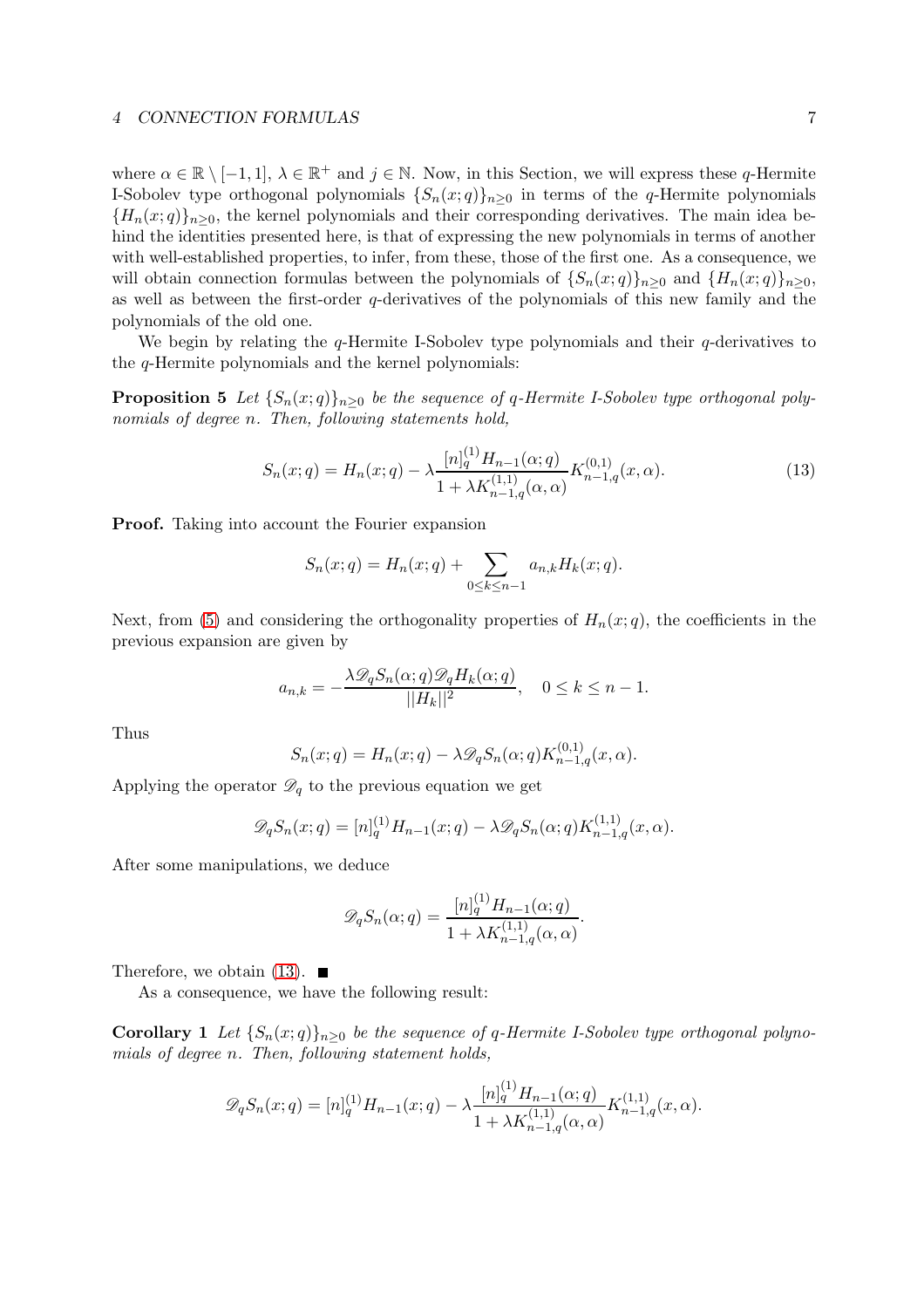Now, we are in a position to state connection formulas between the orthogonal polynomials of the q-Hermite I and q-Hermite I-Sobolev type families. These lemmas provide the required results:

**Lemma 1** Let  ${S_n(x;q)}_{n>0}$  be the sequence of q-Hermite I-Sobolev type orthogonal polynomials of degree n. Then, we have

<span id="page-7-0"></span>
$$
S_n(x;q) = \mathcal{E}_{1,n}(x)H_n(x;q) + F_{1,n}(x)H_{n-1}(x;q),
$$
\n(14)

where

$$
\mathcal{E}_{1,n}(x) = 1 - \lambda \frac{[n]_q^{(1)} H_{n-1}(\alpha;q)}{1 + \lambda K_{n-1,q}^{(1,1)}(\alpha,\alpha)} \mathcal{A}_n^{(1)}(x,\alpha),
$$

and

$$
\mathcal{F}_{1,n}(x) = -\lambda \frac{[n]_q^{(1)} H_{n-1}(\alpha;q)}{1 + \lambda K_{n-1,q}^{(1,1)}(\alpha,\alpha)} \mathcal{B}_n^{(1)}(x,\alpha).
$$

 $(1)$ 

#### **Proof.** From [\(13\)](#page-6-0) and the Proposition [3,](#page-4-2) the lemma holds.  $\blacksquare$

On the other hand, from previous Lemma and recurrence relation [\(8\)](#page-4-1) we obtain the following result

<span id="page-7-1"></span>
$$
S_{n-1}(x;q) = \mathcal{E}_{2,n}(x)H_n(x;q) + \mathcal{F}_{2,n}(x)H_{n-1}(x;q),
$$
\n(15)

where

$$
\mathcal{E}_{2,n}(x)=-\frac{\mathcal{F}_{1,n-1}(x)}{\gamma_{n-1}},
$$

and

$$
\mathcal{F}_{2,n}(x) = \mathcal{E}_{1,n-1}(x) - x\mathcal{E}_{2,n}(x).
$$

<span id="page-7-4"></span>**Lemma 2** Let  ${S_n(x;q)}_{n>0}$  be the sequence of q-Hermite I-Sobolev type orthogonal polynomials of degree n. Then, next statements hold,

<span id="page-7-2"></span>
$$
\Xi_{1,n}(x)H_n(x;q) = \begin{vmatrix} S_n(x;q) & S_{n-1}(x;q) \\ \mathcal{F}_{1,n}(x) & \mathcal{F}_{2,n}(x) \end{vmatrix},
$$
\n(16)

and

<span id="page-7-3"></span>
$$
\Xi_{1,n}(x)H_{n-1}(x;q) = -\begin{vmatrix} S_n(x;q) & S_{n-1}(x;q) \\ \mathcal{E}_{1,n}(x) & \mathcal{E}_{2,n}(x) \end{vmatrix},
$$
\n(17)

where

$$
\Xi_{1,n}(x) = \begin{vmatrix} \mathcal{E}_{1,n}(x) & \mathcal{E}_{2,n}(x) \\ \mathcal{F}_{1,n}(x) & \mathcal{F}_{2,n}(x) \end{vmatrix}.
$$

**Proof.** Multiplying [\(14\)](#page-7-0) by  $\mathcal{F}_{2,n}(x)$  and [\(15\)](#page-7-1) by  $-\mathcal{F}_{1,n}(x)$ , adding and simplifying the resulting equations, we deduce [\(16\)](#page-7-2). In addition, we can now proceed analogously to get [\(17\)](#page-7-3).

<span id="page-7-5"></span>We end this section stating another connection formula between the first-order  $q$ -derivatives of the q-Hermite I-Sobolev type orthogonal polynomials and the q-Hermite I polynomials: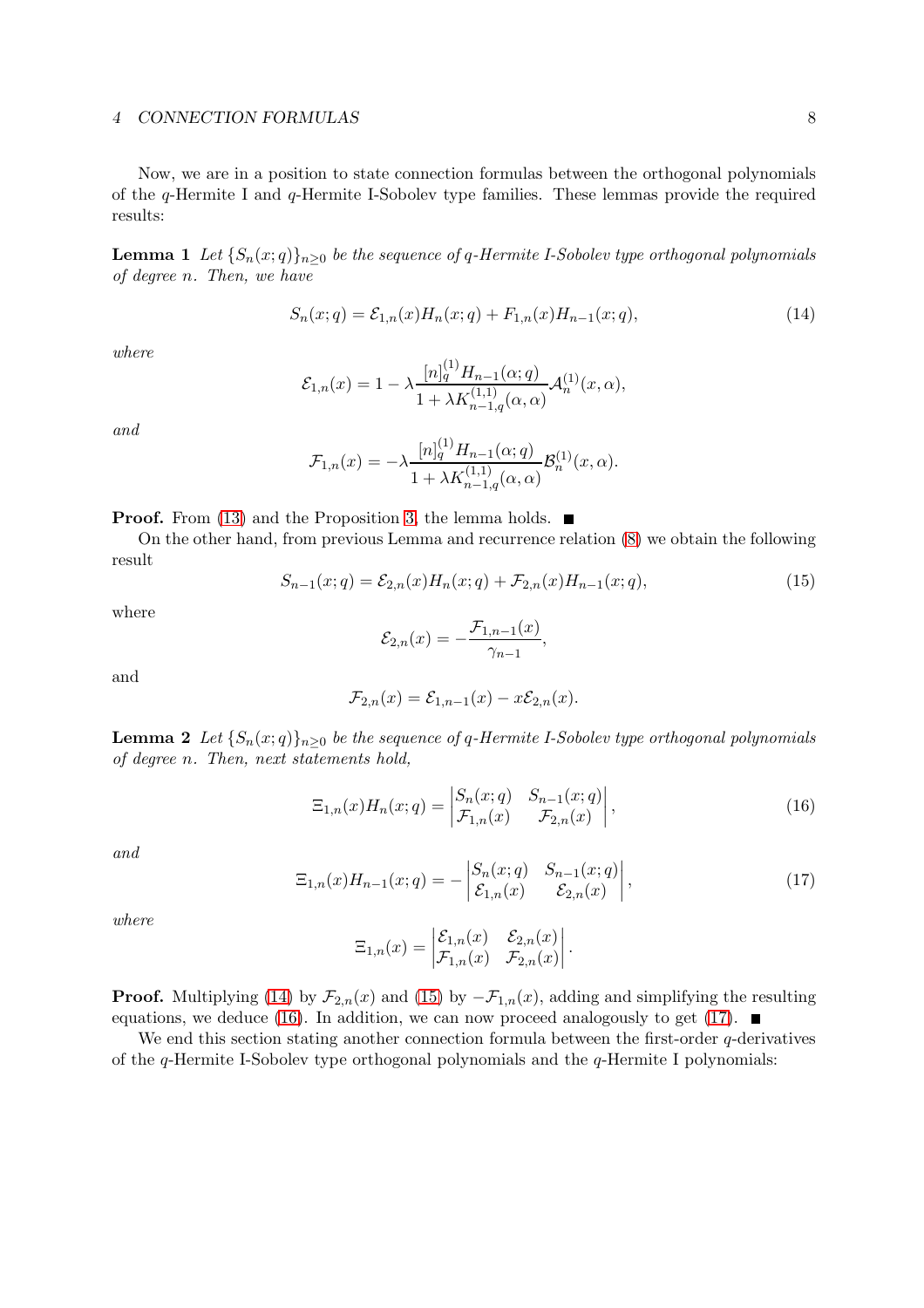**Lemma 3** Let  $\{S_n(x; q)\}_{n\geq 0}$  be the sequence of q-Hermite I-Sobolev type orthogonal polynomials of degree n. Then, following statements hold,

$$
\mathscr{D}_q S_n(x;q) = \mathcal{E}_{3,n}(x) H_n(x;q) + \mathcal{F}_{3,n}(x) H_{n-1}(x;q), \qquad (18)
$$

where

$$
\mathcal{E}_{3,n}(x) = -\lambda \frac{[n]_q^{(1)} H_{n-1}(\alpha;q)}{1 + \lambda K_{n-1,q}^{(1,1)}(\alpha,\alpha)} \mathcal{C}_{1,n}(x,\alpha),
$$

and

$$
\mathcal{F}_{3,n}(x) = [n]_q^{(1)} - \lambda \frac{[n]_q^{(1)} H_{n-1}(\alpha;q)}{1 + \lambda K_{n-1,q}^{(1,1)}(\alpha,\alpha)} \mathcal{D}_{1,n}(x,\alpha).
$$

#### Proof.

The statements easily follow by replacing the expansion of  $K_{n-1,q}^{(1,1)}(x,y)$  as a linear combination of  $H_n(x; q)$  and  $H_{n-1}(x; q)$  (formula [12,](#page-5-2) Proposition [4\)](#page-5-3) in the expression of  $\mathscr{D}_qS_n(x; q)$ (Corollary [1\)](#page-6-1):

$$
\mathcal{D}_q S_n(x;q) =
$$

$$
[n]_q^{(1)} H_{n-1}(x;q) - \lambda \frac{[n]_q^{(1)} H_{n-1}(\alpha;q)}{1 + \lambda K_{n-1,q}^{(1,1)}(\alpha,\alpha)} (\mathcal{C}_{1,n}(x,y)H_n(x;q) + \mathcal{D}_{1,n}(x,y)H_{n-1}(x;q))
$$

and rearranging the terms keeping the linear combination of the two consecutive q-Hermite I polynomials of degrees  $n$  and  $n - 1$ :

$$
\mathcal{D}_{q}S_{n}(x;q) =
$$
\n
$$
[n]_{q}^{(1)}H_{n-1}(x;q) - \lambda \frac{[n]_{q}^{(1)}H_{n-1}(\alpha;q)}{1 + \lambda K_{n-1,q}^{(1,1)}(\alpha,\alpha)} \left(C_{1,n}(x,y)H_{n}(x;q) + \mathcal{D}_{1,n}(x,y)H_{n-1}(x;q)\right) =
$$
\n
$$
[n]_{q}^{(1)}H_{n-1}(x;q) - \lambda \frac{[n]_{q}^{(1)}H_{n-1}(\alpha;q)}{1 + \lambda K_{n-1,q}^{(1,1)}(\alpha,\alpha)} \mathcal{C}_{1,n}(x,y)H_{n}(x;q)
$$
\n
$$
-\lambda \frac{[n]_{q}^{(1)}H_{n-1}(\alpha;q)}{1 + \lambda K_{n-1,q}^{(1,1)}(\alpha,\alpha)} \mathcal{D}_{1,n}(x,y)H_{n-1}(x;q) =
$$
\n
$$
\left(-\lambda \frac{[n]_{q}^{(1)}H_{n-1}(\alpha;q)}{1 + \lambda K_{n-1,q}^{(1,1)}(\alpha,\alpha)} \mathcal{C}_{1,n}(x,y)\right)H_{n}(x;q)
$$
\n
$$
+\left([n]_{q}^{(1)} - \lambda \frac{[n]_{q}^{(1)}H_{n-1}(\alpha;q)}{1 + \lambda K_{n-1,q}^{(1,1)}(\alpha,\alpha)} \mathcal{D}_{1,n}(x,y)\right)H_{n-1}(x;q).
$$

 $\blacksquare$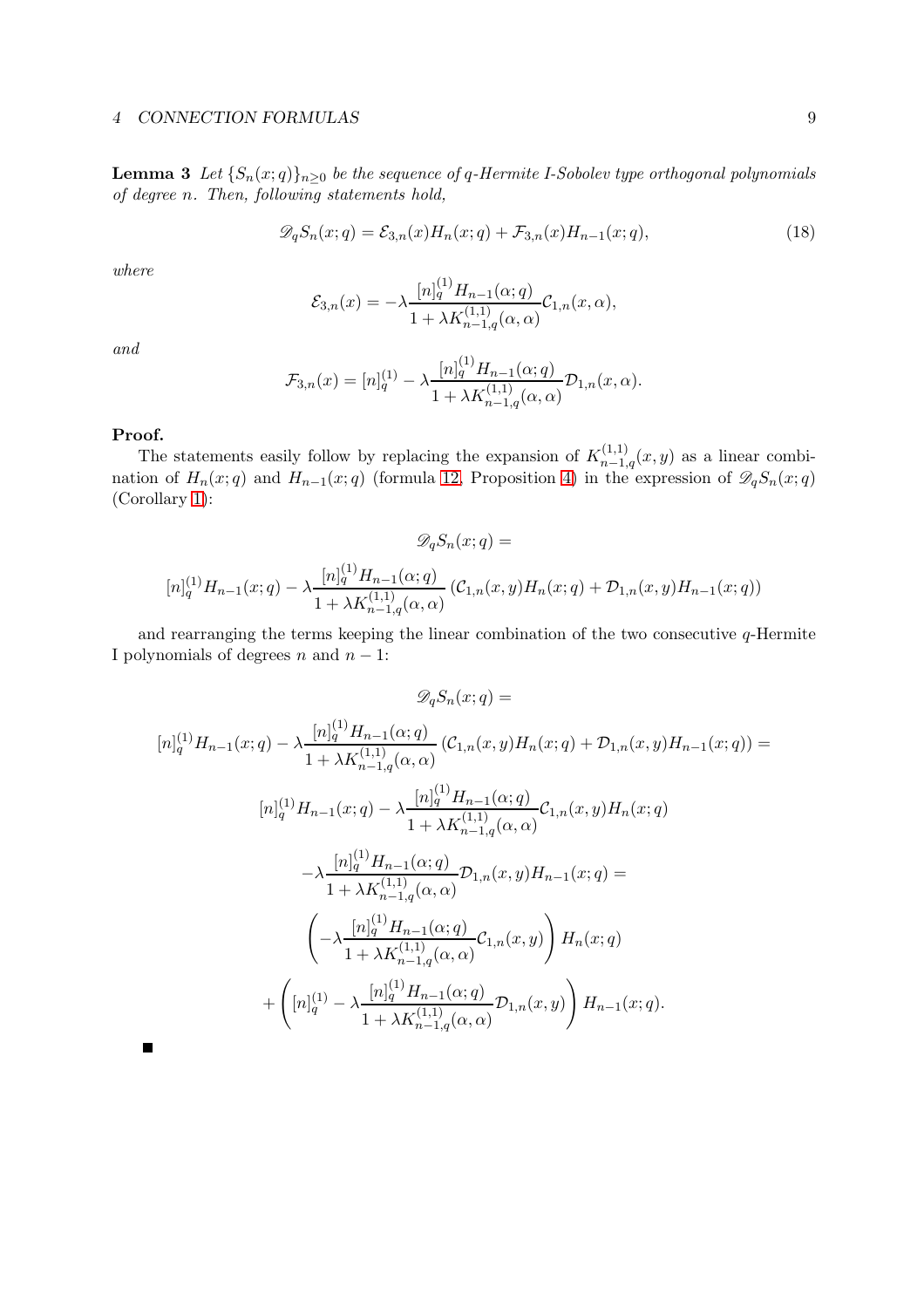#### 5 ANNIHILATION OPERATOR 10

## <span id="page-9-0"></span>5 Annihilation operator

In this section, we finally provide an expression of the annihilation operator for this new family of q-Hermite I-Sobolev type polynomials:

Proposition 6 (Annihilation operator) The annihilation operator of the q-Hermite I-Sobolev type orthogonal polynomials  $S_n(x;q)$ , has the following explicit expression

$$
\mathfrak{a}_n S_n(x;q) = S_{n-1}(x;q),
$$

where

$$
\mathfrak{a}_n := \frac{1}{\mathcal{F}_{4,n}(x)} \left( \Xi_{1,n}(x) \mathscr{D}_q - \mathcal{E}_{4,n}(x) I \right),\,
$$

being I the identity operator. One also has

$$
\mathcal{E}_{4,n}(x) = -\begin{vmatrix} \mathcal{E}_{2,n}(x) & \mathcal{E}_{3,n}(x) \\ \mathcal{F}_{2,n}(x) & \mathcal{F}_{3,n}(x) \end{vmatrix},
$$

and

$$
\mathcal{F}_{4,n}(x) = \begin{vmatrix} \mathcal{E}_{1,n}(x) & \mathcal{E}_{3,n}(x) \\ \mathcal{F}_{1,n}(x) & \mathcal{F}_{3,n}(x) \end{vmatrix}.
$$

Proof. Using the Lemmas [2](#page-7-4) and [3,](#page-7-5) respectively, we get

$$
\begin{aligned}\n& \left| \begin{matrix} S_n(x;q) & S_{n-1}(x;q) \\ \mathcal{F}_{1,n}(x) & \mathcal{F}_{2,n}(x) \end{matrix} \right| \mathcal{E}_{3,n}(x) - \begin{vmatrix} S_n(x;q) & S_{n-1}(x;q) \\ \mathcal{E}_{1,n}(x) & \mathcal{E}_{2,n}(x) \end{vmatrix} \mathcal{F}_{3,n}(x) \\
&= \mathcal{E}_{3,n}(x) \mathcal{F}_{2,n}(x) S_n(x;q) - \mathcal{E}_{3,n}(x) \mathcal{F}_{1,n}(x) S_{n-1}(x;q) \\
&- \mathcal{E}_{2,n}(x) \mathcal{F}_{3,n}(x) S_n(x;q) + \mathcal{E}_{1,n}(x) \mathcal{F}_{3,n}(x) S_{n-1}(x;q) \\
&= - \begin{vmatrix} \mathcal{E}_{2,n}(x) & \mathcal{E}_{3,n}(x) \\ \mathcal{F}_{2,n}(x) & \mathcal{F}_{3,n}(x) \end{vmatrix} S_n(x;q) + \begin{vmatrix} \mathcal{E}_{1,n}(x) & \mathcal{E}_{3,n}(x) \\ \mathcal{F}_{1,n}(x) & \mathcal{F}_{3,n}(x) \end{vmatrix} S_{n-1}(x;q).\n\end{aligned}
$$

The proof is complete after reordering terms in the above expression.  $\blacksquare$ 

# 6 Conclusions

In this paper, a new family of q-Hermite I-Sobolev type polynomials, orthogonal with respect to the q-discrete measure of the q-Hermite I polynomials modified by means of discrete measures with a single mass-point and first-order  $q$ -derivatives, has been presented. Interesting and intrincate results for this sequence of polynomials, such as several connection formulas and an explicit expression for its annihilation operator, have also been obtained.

A pending question is the expression for the corresponding creation operator, as well as a second order  $q$ -difference equation satisfied by this  $q$ -Hermite I Sobolev-type polynomials. Thus, the results presented in this paper can be the starting point to study the modified q-Hermite polynomials by adding more mass-points at the discrete part of the measure to later include higher-order q-derivatives. This study is not easy, since it involves a greater number of calculations as well as a greater complexity in the expressions, so new strategies are required.

Another important line of future research would deal with the analysis of the behavior of the zeros of these families and their possible physical interpretations.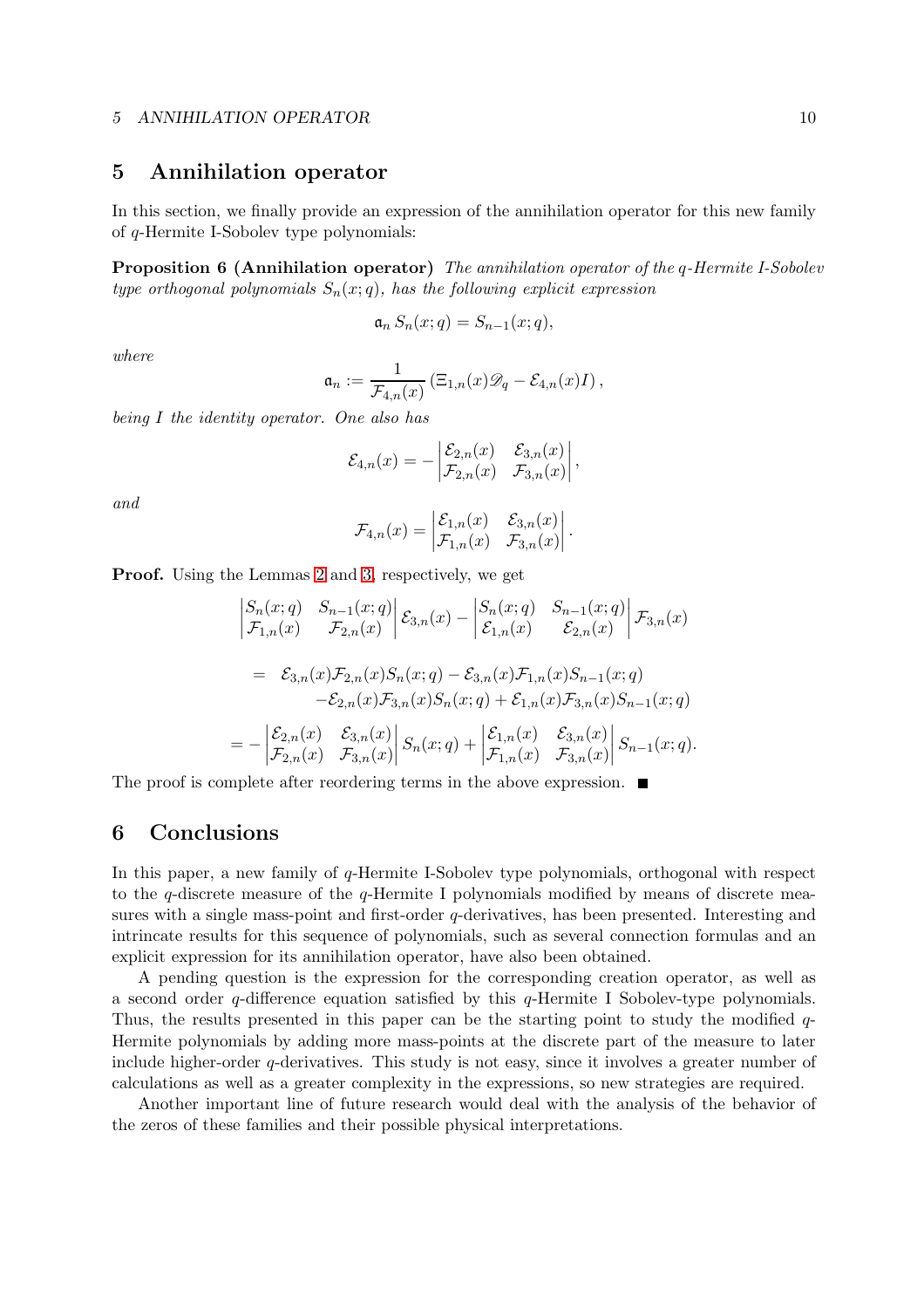# Acknowledgments

The work of the first author (C.H.) was funded by Dirección General de Investigación e Innovación, Consejería de Educación e Investigación of the Comunidad de Madrid (Spain), and Universidad de Alcalá, under grant  $CM/JIN/2019-010$ , Proyectos de I+D para Jóvenes Investigadores de la Universidad de Alcal´a 2019.

# <span id="page-10-6"></span>References

- [1] S. Alwhishi, R. S. Adigüzel, M. Turan, On the Orthogonality of the  $q$ -Derivatives of the Discrete q-Hermite I Polynomials, Emerging Applications of Differential Equations and Game Theory, IGI Global, 135–162 (2020).
- <span id="page-10-10"></span>[2] J. Arvesú and A. Soria–Lorente, First-order non-homogeneous  $q$ -difference equation for Stieltjes function characterizing q-orthogonal polynomials, J. Difference Equ. Appl. 19 (5), 814–838 (2013).
- <span id="page-10-3"></span>[3] C. Berg, and M. E. H. Ismail, Q-Hermite polynomials and classical orthogonal polynomials, Can. J. Math., 48 (1), 43–63 (1996).
- <span id="page-10-1"></span><span id="page-10-0"></span>[4] L. Carlitz, Some polynomials related to theta functions, Ann. Mat. Pura Appl. 41 (4), 359–373 (1956).
- <span id="page-10-2"></span>[5] L. Carlitz, Some polynomials related to Theta functions, Duke Math. J. 24, 521–527 (1957).
- [6] L. Carlitz, Generating functions for certain q-orthogonal polynomials, Collect. Math. 23, 91–104 (1972).
- <span id="page-10-8"></span>[7] C. Hermoso, E. J. Huertas, and A. Lastra, Determinantal form for ladder operators in a problem concerning a convex linear combination of discrete and continuous measures, G. Filipuk et al. (Eds.): FASdiff 2017 - Springer Proceedings in Mathematics and Statistics (PROMS), 256, 263–274 (2018).
- <span id="page-10-9"></span>[8] C. Hermoso, E. J. Huertas, A. Lastra, and Anier Soria-Lorente, On Second Order q-Difference Equations Satisfied by Al-Salam-Carlitz I-Sobolev Type Polynomials of Higher Order, Mathematics, 8 (8), 1300 (2020).
- <span id="page-10-11"></span>[9] T. Ernst, q-Complex Numbers, A natural consequence of umbral calculus. Uppsala University Department of Mathematics, Report 44 (2007).
- <span id="page-10-12"></span>[10] T. Ernst, q-Calculus as operational algebra, Proceedings of the Estonian Academy of Sciences, 58 (2), 73–97 (2009).
- <span id="page-10-7"></span>[11] G. Filipuk, J. F. Mañas-Mañas and J. J. Moreno-Balcázar, Ladders operators for general discrete Sobolev orthogonal polynomials. [arXiv:2006.14391v](http://arxiv.org/abs/2006.14391)1 [math.CA] (2020).
- <span id="page-10-4"></span>[12] W. Hahn, Über Orthogonalpolynome, die *q*-Differenzengleichungen genügen. *Math. Nachr.* 2, 4–34 (1949).
- <span id="page-10-5"></span>[13] R. Koekoek, P. A. Lesky, and R. F. Swarttouw, Hypergeometric orthogonal polynomials and their q-analogues. Springer Science & Business Media (2010).